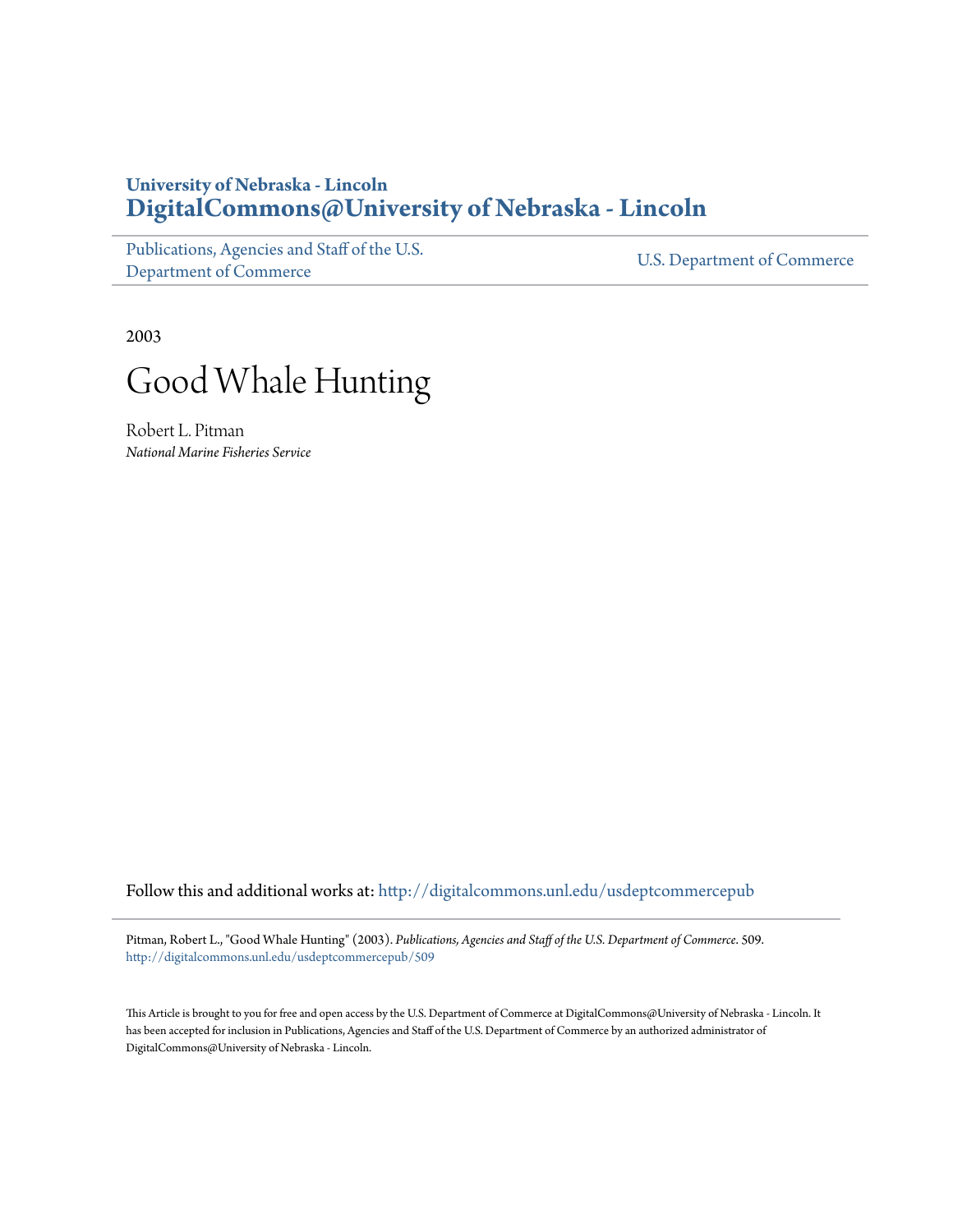## Good Whale Hunting

*Two tantalizing Russian reports take the author on a quest to the Antarctic, in search of two previously unrecognized kinds of killer whale.*

## *By Robert L. Pitman*

They always remind me of<br>witch's hats—a little bit of<br>Halloween in the winter<br>wonderland. Looking across a flat plain witch's hats—a little bit of Halloween in the winter of frozen Antarctic sea ice, I watch as a herd of killer whales swims along a lead—a long, narrow crack in the sixfoot-thick ice. The fins of the males are black isosceles triangles, five feet tall, and they look like a band of trickor-treaters coming our way. I am on board the U.S. Coast Guard icebreaker *Polar Star* as it back-and-rams the frozen ocean to open up a fourteenmile-long channel into McMurdo Station, fifty feet at a whack. The National Science Foundation has offered me a bunk on board the vessel while I study the killer whales that inhabit the pack ice of the southern Ross Sea.

In the early 1980s, whalers from the former Soviet Union, presumably in the mood for some new product testing, slaughtered more than 900 Antarctic killer whales in one season. Workmen on the flensing deck of the factory ships, where the blubber and meat is stripped off the animals, quickly realized that two quite different kinds of killer whale were being hauled up the slipway for processing. The differences were so striking that two groups of Soviet investigators independently described new species of killer whale from the Soviet catch data—though it is not clear from their accounts whether they were describing the same, or different, new species.

In any event, one group's description was too vague, and a holotype, or museum reference specimen, was not



*New killer whale on the block? Unlike the killer whale familiar to aquarium visitors, the kind pictured above, in the southern Ross Sea, lives in the Antarctic pack ice. To find their way from one breathing hole to the next, the whales "spyhop," lifting their heads above the surface to get a better view before picking their way through the dangerous and shifting channels of pack ice.* 

designated, so the description has to be scientifically ignored. The other description, however, by Alfred Berzin and Vladimir Vladimirov, both cetacean biologists at the Pacific Research Institute of Fisheries and Oceanography in Vladivostok, Russia, provided some fairly solid evidence that there might be two species of killer whale in Antarctica. (Unfortunately, although Berzin and Vladimirov designated a holotype specimen, it has subsequently been discarded.) One species, of course, is the familiar denizen of Sea-World, a large black-and-white form that lives throughout the world's oceans but does not penetrate into the Antarctic ice. It travels in herds of between ten and twenty animals and feeds almost exclusively on marine mammals, particularly Antarctic minke

whales *(Balaenoptera bonaerensis).* This form is likely just a summer visitor to Antarctica.

Berzin and Vladimirov reported that the second form, which they provided a name for—*Orcinus glacialis* in their belief that the species was new to science, lives mainly in the pack ice, where it may be a year-round resident. It occurs, they said, in herds that sometimes number in the hundreds of individuals. The animal is between three and five feet shorter than *O. orca,* with markings that are yellowish in color instead of white, and feeds almost exclusively on fish. The yellow coloration is presumed to be from an infestation of diatoms. Caused by microscopic phytoplankton that occur in polar waters and on the underside of ice, the coloration is a characteristic of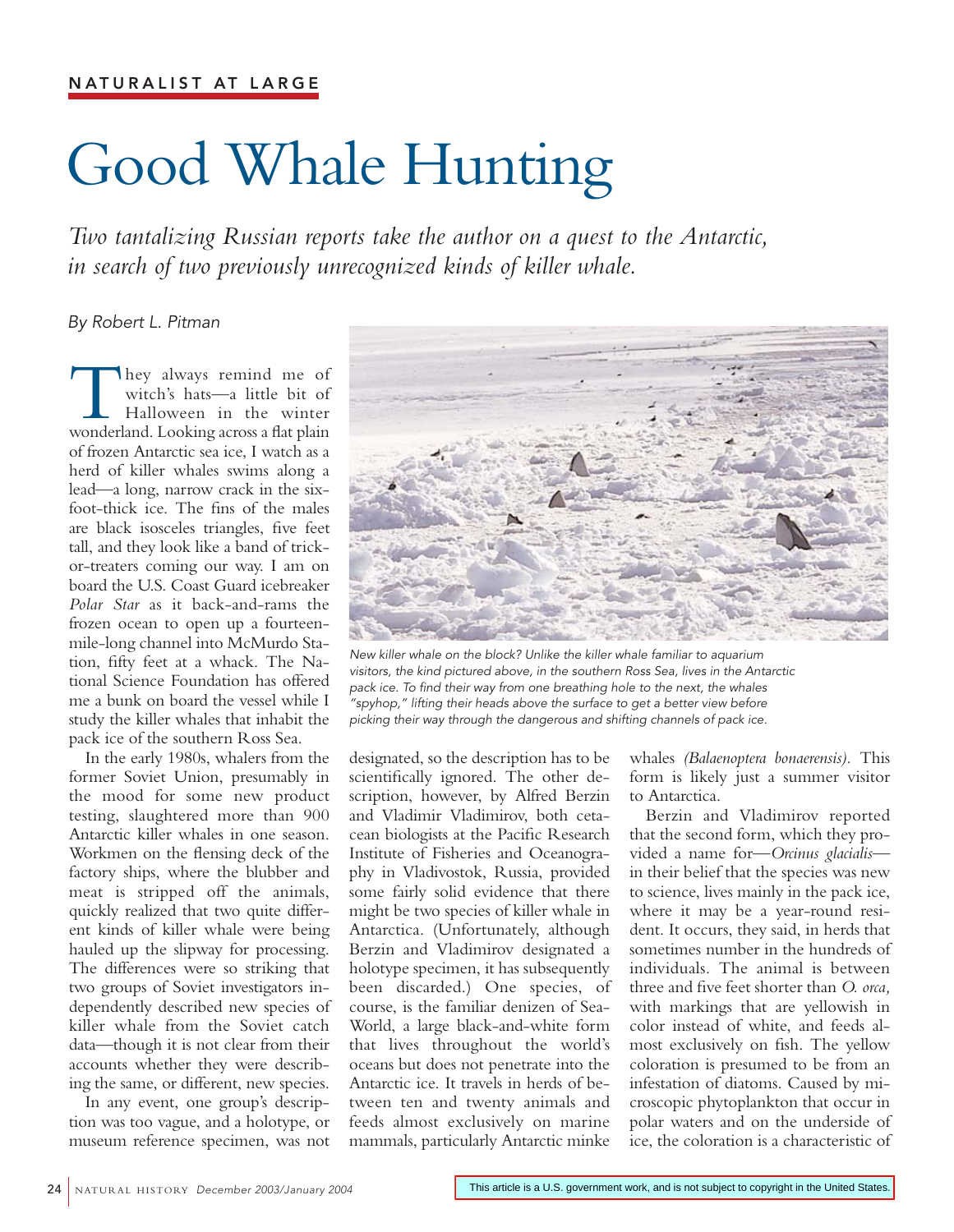all forms of pack-ice killer whales, but not of *O. orca.* The pack-ice animal also has much smaller teeth than *O. orca,* which may be related to its diet of fish. Although the Russian description of *O. glacialis* is in many ways convincing, most cetacean biologists have not accepted the validity of a second species, much less a third one (the species described so vaguely by the second group of Soviet investigators). Yet the evidence is tantalizing enough that I have come to the Antarctic Ocean to see for myself.

As the *Polar Star* sits motionless at<br>the head of the channel we have just created, killer whales that were swimming along the edge of the pack ice are now moving toward us through the broken ice that has filled in behind the ship. As they enter the dense pack ice, their heads start sprout-

ing up through the shattered ice like giant black-and-white tulips. They are "spyhopping": hovering above the surface for a second or two, where they seem to be eyeing our vessel and the ice in between us and them, and then easing straight back down into the water.

It dawns on us that the entire herd of thirty or so animals are leap-frogging through the pack ice and moving toward the stern of our ship, seemingly interested in the pool of open water that our prop wash has created. Sometimes individuals pop up several times in

the same spot, apparently looking ahead for the next open water before they proceed. Their heads jut high out of the water, maybe six feet or so, and they crane their necks to scan the surface in search of the next breathing hole. Getting stuck under the ice would spell certain death for these air-breathers, and they need to carefully plan their moves.

As they close in around us, we notice another intriguing behavior: just before the whales break the surface, the sea boils vigorously and a perfect circle of clear water opens up above them. Most of the broken ice behind the ship is tightly packed, and the shards are hard and often sharp. The adult whales are forcefully exhaling just before surfacing, opening up a breathing space several feet across so they won't cut or scrape their sensitive skin on the ice debris. Whale calves also surface in the ring of open water, right next to their mothers.

Later that evening a different group of twenty killer whales appears to be socializing in a large open pool in our channel. We count as many as twelve individuals that seem to be practicing synchronized swimming: they charge around at high speeds and make sharp turns, all the while keeping in tight shoulder-to-shoulder formation. One animal is swimming upside-down at



*Pack-ice killer whales of the Ross Sea, probably the form to which Russian biologists gave the new species name* Orcinus glacialis, *are also partly distinguishable by a "cape"—a dark coloring on the whale's back that is distinct from the lighter shading below, typified by the animal shown here. The cape is not present in* O. orca.

the surface when an adult female strikes it midbody from below, propelling it sideways and ten feet out of the water. It looks like tons of fun.

A few days later we find another<br>herd of killer whales beyond the pack ice. Captain Dave MacKenzie gives me the okay to go over the side in a launch, along with fifteen or so curious Coasties. Most of the crew truly enjoy being outside—if only because it

is the only time they are allowed to smoke while on board the *Polar Star.* Probably none of them has ever been right up close to a whale in the wild before, and they aren't quite sure what to expect. Some of the killer whales are almost as long as our twenty-five-foot launch, and there is concern on the faces of the younger crew members, some only recently out of high school. Someone asks me if I am going to be killing any whales today, and I realize I should have given them a little talk before our initial outing.

The launch is rather boxy looking, but somehow it churns ahead at forty knots. We quickly catch up to the herd. These whales are the kind I came here to find: they are smaller than the usual form; and they have a distinctive "cape," or darker coloring on the back, in contrast to the lighter shading below, and yellowish instead

> of white patches. We are lucky to find them in open water. It is a fairly large group, maybe fifty-five individuals, including several adult males and some very young calves. They are scattered over a mile or so, in subgroups of between one and ten animals. My hope is to photograph as many individuals as I can from close range, to confirm that they are the pack-ice types. I also plan to collect some biopsy samples, which will enable us to compare these animals genetically with killer whale populations elsewhere in the world, to determine just how distinct they are. If

the whales are cooperative, we'll get our photos and samples; if they're evasive, all we'll get is wet.

To collect the biopsy samples, I have brought two crossbows along: a small crossbow if the whales allow us close access, and a compound crossbow in case I have to call long distance, a hundred feet or more. The darts I shoot are regular aluminumshaft arrows, but they have a float attached to the business end and a small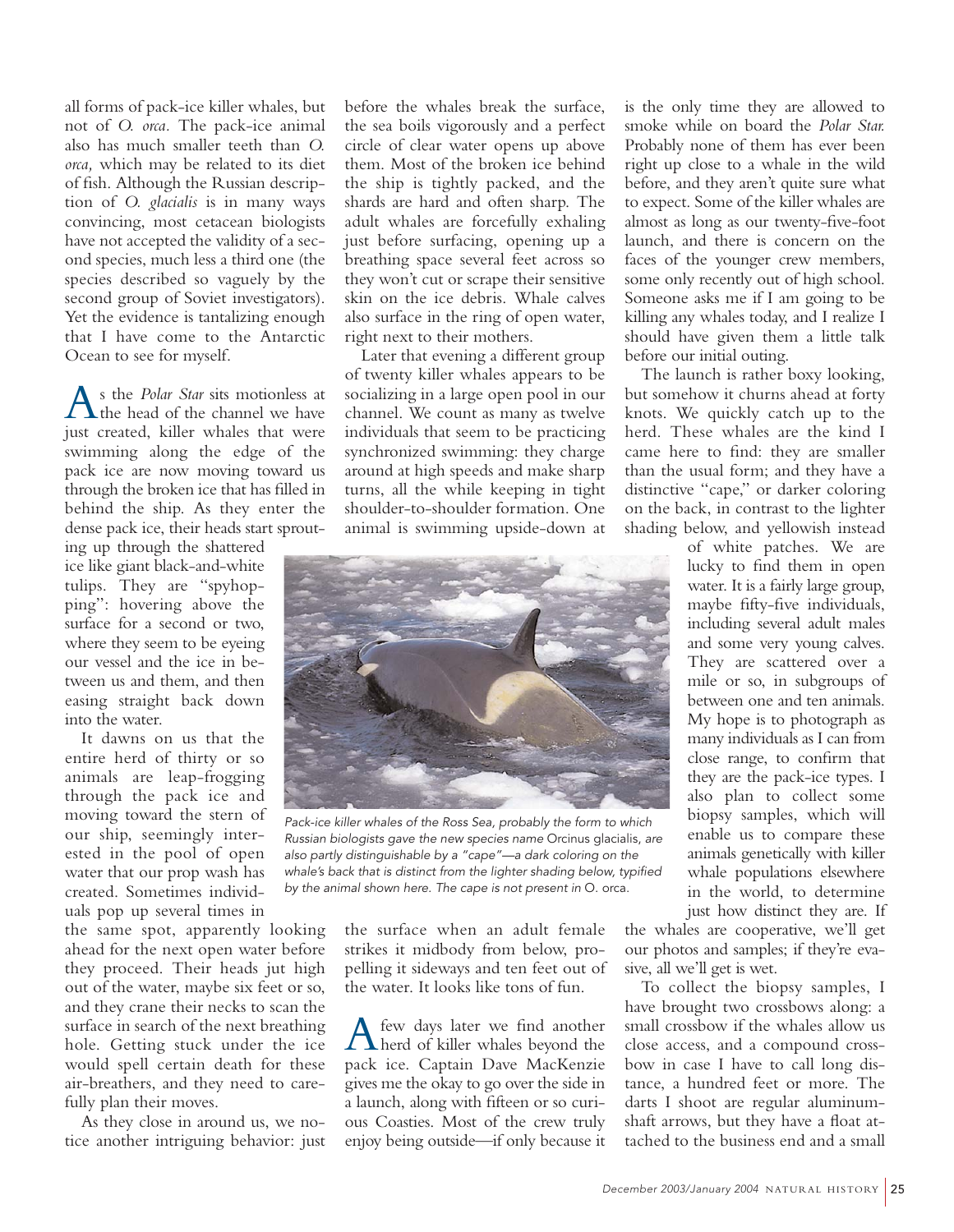cutting head threaded onto the tip. The cutting head extracts a plug of tissue about the size of a pencil eraser.

Normally when I shoot, the dart bounces harmlessly off the back of the animal and lands floating on the surface, where we motor over and pick it up. When I describe the biopsy operation to the launch crew, some seem uncomfortable with the idea at first, but that only lasts until they see the dart bounce off a whale like a soda straw off a truck tire. The darting itself usually has little noticeable effect on the whales and they are often more annoyed at the launch buzzing around among them,

out in the bow, over the din of the engine and the pounding of our launch against the waves. Our operation is akin to calf-roping from a jet ski, and our young driver begins a little apprehensively. But goading from the other crew members onboard carries the day, and soon she's charging into the fray.

The whales are moving along, all in the same direction and at a fairly fast clip; they seem to have an appointment somewhere. That makes it relatively easy for us because what we plan to do is come up directly behind them, traveling only slightly faster than they are, and then swing out



O. orca, *the most familiar killer whale, is the largest member of the dolphin family. When the animal visits Antarctic waters, it probably does so only as a summer migrant, feeding in open water seaward of the ice pack. The whale is usually jet-black, with a white underbelly.*

so we try to take care of business quickly and then leave them alone.

A lot is riding on this sortie—<br>months of planning are coming to a head. The weather is sloppy, and subfreezing spray douses us whenever we head upwind (apparently a favorite direction for killer whales!). Clearly the weather is not going to give us much of a break. I just hope the whales will cooperate. Although I have talked to the helmsman in advance about how to approach the whales, I still have to shout instructions back from my looksixty feet or so to the side. That maneuver will get us broadside to the whales and give us nice targets for the camera and crossbow, with minimal disturbance to the herd.

As we move to within 300 feet of our target subgroup, some of the whales slightly alter the way they swim, but clearly in response to our presence. Their surfacing rhythm changes, and some animals veer away from the group a bit as they dive. Some of the females rein in their calves. But ultimately the whales have no major reactions to us, and our prospects look

good. I pick out a pair of adult males for the driver to sidle up to.

 $\prod$  fire a dart that seems to loft for an eternity. But it finds its mark, then fire a dart that seems to loft for an bounces off the back of the nearest whale. As frequently happens when two whales travel close together, the companion whale responds to the darting the instant the target whale is hit. This companion gives a quick flick of the tail—just a little reminder that whales and dolphins perfected high-speed, wireless communication millions of years before human beings even began doodling on cave walls.

I wave wildly at the driver for us to go back and pick up the dart—she hasn't seen me shoot and is still throttling hard forward, trying to keep up with the whales. We finally do a hard turn to starboard and circle back to where my Day-Glo orange dart is bobbing in the middle of a slick left by the diving whale. As we ease in for the pick-up, I can see a tiny nub of blubber protruding from the end of the tip. We have the sample. The first one is always the most important.

We catch up with the herd again, trying to take more photographs and samples. And as we do, our boat crew looks on in stunned awe as four-ton killer whales lunge alongside, within ten feet of our launch. For sheer size and predatory power, the killer whale is probably the closest thing to a living *Tyrannosaurus rex* on Earth today. But there is also a remarkable beauty about the beasts: they fairly gallop, like sleek thoroughbreds, through the velvety cold Antarctic water, their black and white bodies a glistening collage of wet inner tube and white porcelain.

We spend almost two hours with the whales, half of it as my shipmates hold me by the ankles while I dangle over the side retrieving darts. (In my haste I forgot to bring a net, but fortunately the Coast Guard has a knack for pulling people out of the water.) Still, we have a fine outing: nine tissue samples and three rolls of exposed film.

As in nearly all biological investigations, simple questions rarely have sim-